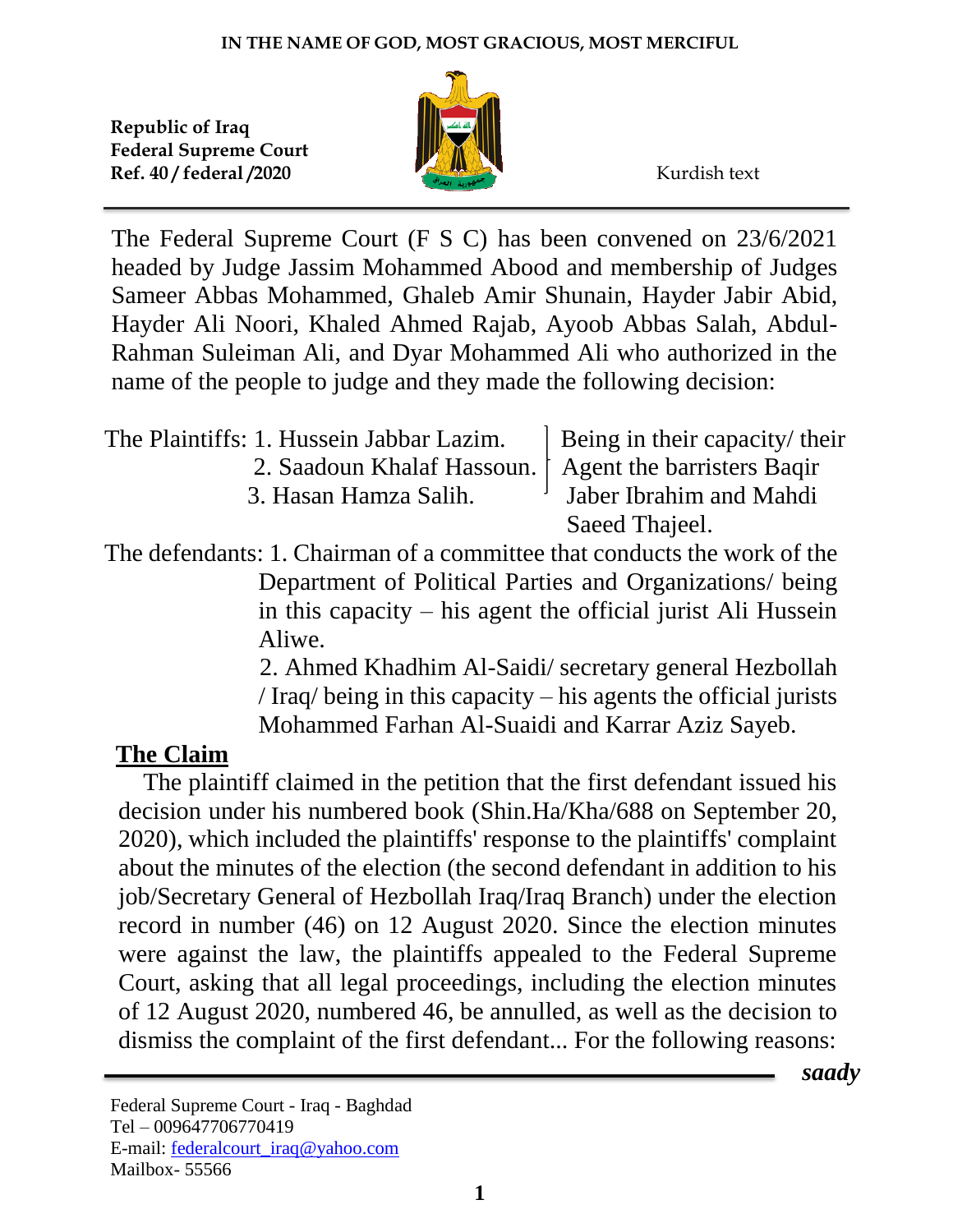

1. When referring to the text of paragraph (5) received (exclusively in the event of the death of the Secretary-General, the Secretariat and the Political Bureau meet within (30) days to elect a new Secretary-General) and since the election minutes exceeded the period set in the text of the paragraph above, where the second defendant was elected 12 August 2020, contrary to the text mentioned, as the date of the death of the former Secretary-General on 19 June 2020 and since the specified period is (inevitable periods that should not be exceeded) The Deputy Secretary-General continued his powers until 12 August 2020. 2. When referring to the party's rules of procedure in the event of an emergency or change of the secretary-general or his deputy within (30) days, however, the Deputy Secretary-General did not follow the proper legal procedures by informing the general body or the political bureau and addressing the rest of the branches and political offices of the party or notifying them of the holding of elections. Since these measures are obligatory and binding on the Deputy Secretary-General and the procedures in which the second defendant was elected were vague and vague and the offices were not not notified to the branches of the party and political offices, most members were not not notified and informed of the election or set an election date so that they could participate and discuss the ongoing elections as established in Section 5 of the rules of procedure (general conference and in paragraph 1) which stipulated (that the components of the conference should be General in their names are contained in paragraph (1) that the number of attendees should not be less than (300) members of the party. When he submitted the reasons for the prosecutor's request from the Federal Supreme Court to rule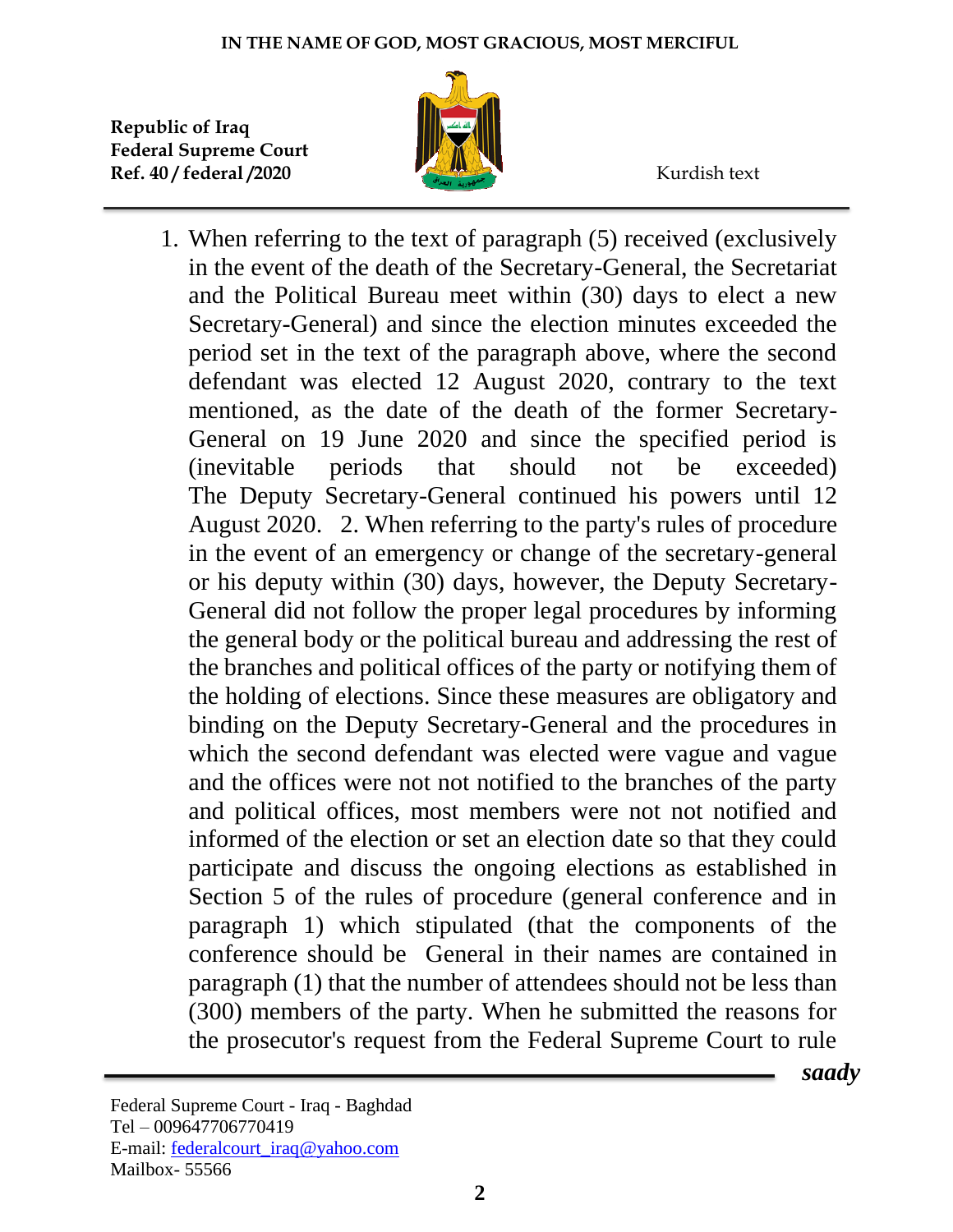

on (annulment of all measures taken in the election of the second defendant (Ahmed Kazem al-Saadi/ Secretary General of Hezbollah Iraq) and annulment of the decision issued by the first defendant (chairman of a committee conducting the work of the Department of Political parties and organizations/ in addition to its function) which includes the ratification of the recorded election minutes (625) dated September 3, 2020 and the order to re-elect after informing all components of the organizational structure and holding the conference in the presence of the general body and not least the number of Attendance for (300) people.). After informing the defendants of the petition, the first defendant (chairman of the committee running the department of political parties and organizations affairs) answered by the letter of the Independent High Electoral Commission/Board of Commissioners by number (Kha/11/685. On 11/11/2020) which included the following: The Federal Supreme Court has already issued the numbered decision (68/Federal/2014) which stipulates that the consideration of the validity of administrative orders and decisions is outside the jurisdiction of the Federal Supreme Court because the law drew a way to challenge it. The election of Ahmed Kazem Mohammed as secretary general of Hezbollah in Iraq was carried out in accordance with the party's rules of procedure in Title IV, Article 4, paragraph (B/3), which stipulates that the secretariat shall choose from among its members the secretary general and his deputy by an absolute majority of its members) and article (II) paragraph (1) of Title IV, which stipulates the election of the secretary general by members of the secretariat by voting (half the number of members + one) and according to the minutes of the meeting and the reasons given for

 *saady*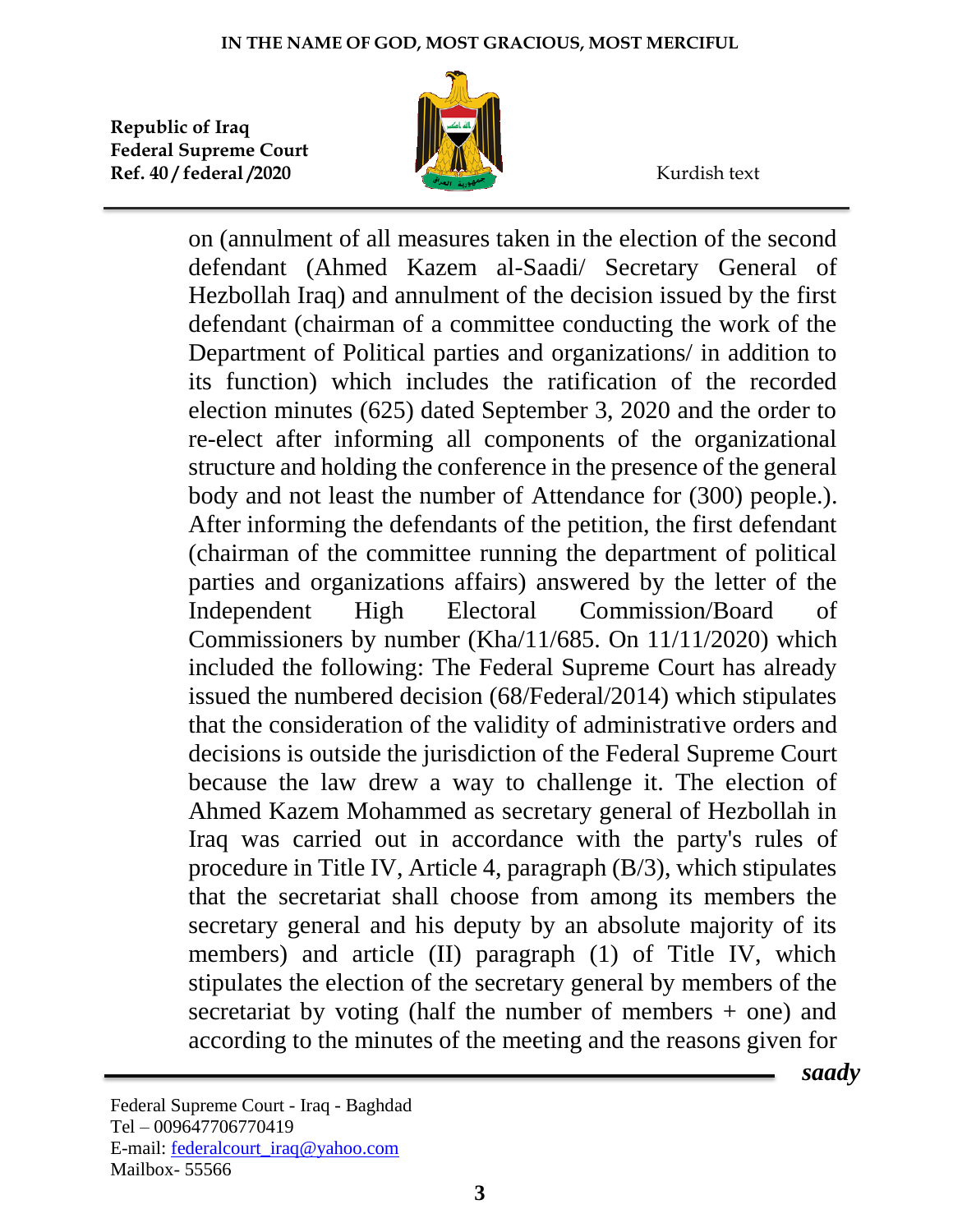

the request for dismissal of the case because of the failure to dismiss the case for incompetence. The second defendant's agent answered under the regulations dated 19 October 2020 and 17 December 2020, in which he explained that the Secretariat meets within 30 days of the death of the Secretary-General as The date of death and the date of the meeting have exceeded 60 days and this is an explicit violation because the legal period does not allow the Deputy Secretary-General to continue running and in this case the members of the General Secretariat met to vote on the secretary general and the legal procedures were voted and according to the party's rules of procedure to elect the second defendant, and the members of the secretariat The public are the same members of the political bureau, which is what is done within the party and not as the plaintiffs claim in the petition, the General Secretariat meets and the political bureau and that the rules of procedure of the party (Title IV) (Article 1/II/1) required that the secretary-general be elected from the members of the General Secretariat (half  $+1$ ) and in their presence and editorial signature to the Honorable Federal Supreme Court of his attorney Baqir Jabr al-Musawi said (however, the Deputy Secretary-General did not follow the proper legal procedures) as for the plaintiffs' claim that the general body or political bureau should be notified or address the rest of the branches of the party's offices by the election of the secretary general, the said speech is contrary to the express violation of the rules of procedure and what was referred to by the plaintiffs mentioned in the aforementioned paragraph is a requirement of the components of the general conference and not the election of the secretary general as stipulated In Title 5/1, as for the plaintiffs' claim that the political

 *saady*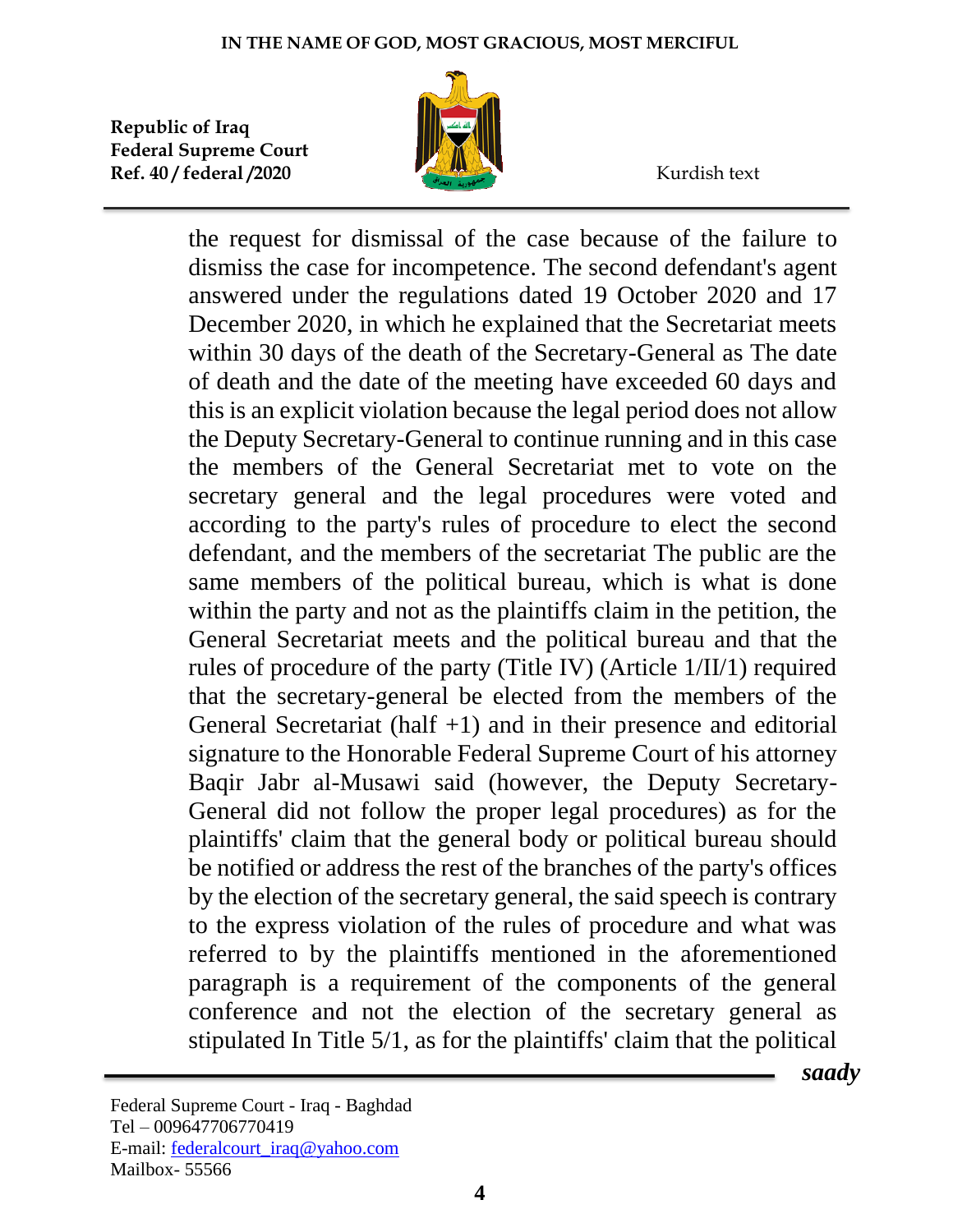

bureau should be invited to attend the election of the secretary, the members of the General Secretariat are themselves members of the political bureau there are no names of the political bureau in the former General Secretariat as a system in place or as a paper editor issued by names from the General Secretariat as well as no names of the political bureau in this sense confirmed in the party affairs department other than the names of the members of the General Secretariat elected by voting in the general conference, however, the vote on the election of the secretary general according to the rules of procedure is exclusively the competence of the members of the General Secretariat, and in the absence of following the prosecutor Hussein Jabbar must deputy secretary general of the aforementioned fundamentalist procedures held The General Secretariat of Hizbullah met in the number (46) on 12 August 2020 based on its tasks contained in Title IV (I-B) members of the General Secretariat paragraph (3), which states (the General Secretariat chooses from among its members the Secretary-General and his deputy by an absolute majority of its members) the secretary general is the head of the highest executive political body in the party and its representative before the judiciary and before all government agencies and is responsible for the task of general supervision and determining the strategy of the party and is elected by members of the General Secretariat by voting (half the number of members  $+ 1$ ) for a period of four years renewable where the quorum was completed and through which Mr. Ahmed Kazem Mohammed Al-Saadi was elected secretary general of Hizbullah Iraq to show your democratic justice practice and electoral approval of the law of parties in force in the Independent High Commission for

 *saady*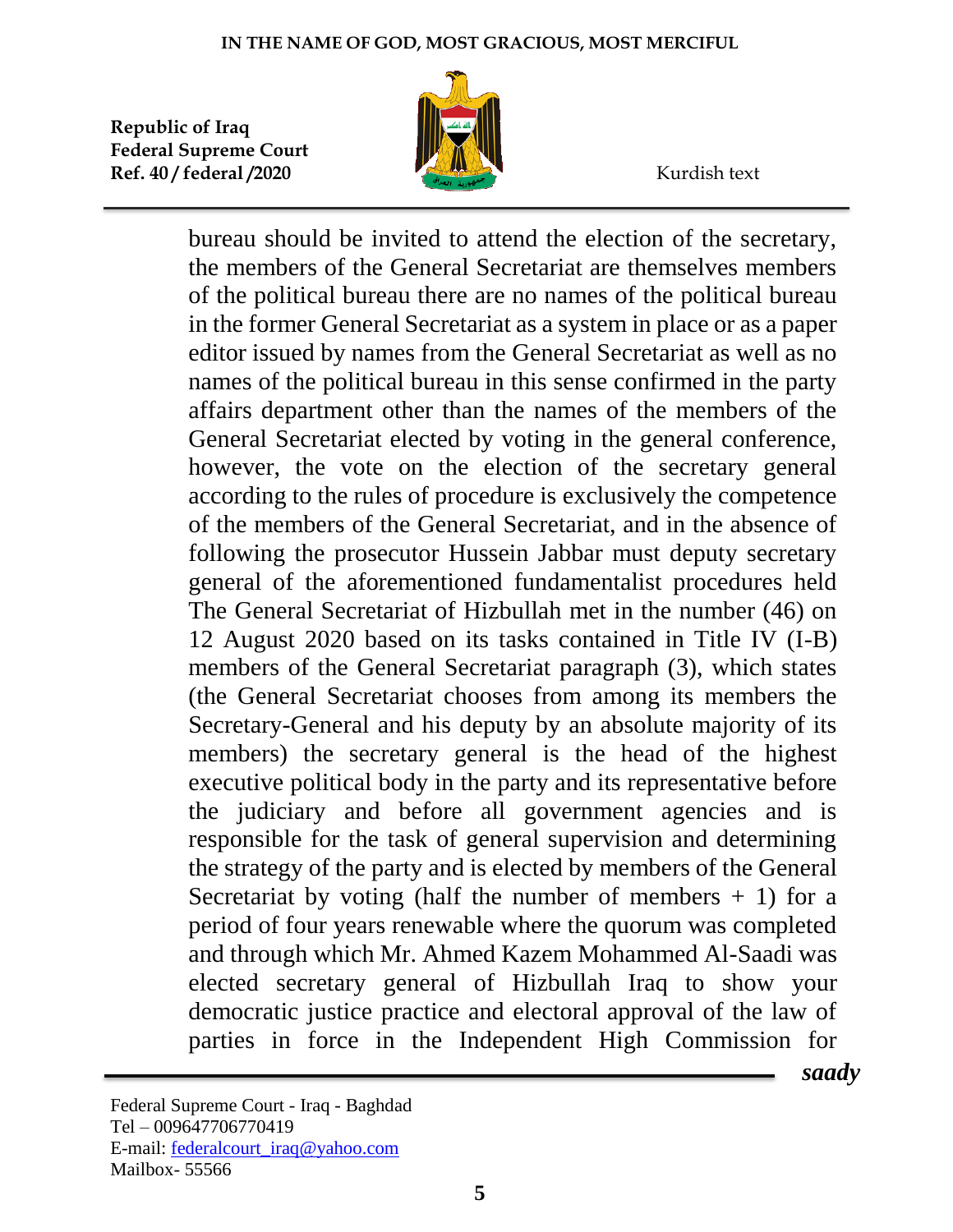

Elections Department of Political Parties and Entities Affairs. For what has been submitted and for what the Honorable court considers the reasons for requesting the dismissal of the case and charging the plaintiffs expenses and fees of the lawyers. Based on the provisions of article (1/III) of the Bylaw of the Federal Supreme Court No. (1) of 2005, the petition was notified, the legal fee was fulfilled and recorded in the number (40/Federal/2020) and after completing all the procedures stipulated in article (2/first) From the rules of procedure of the Federal Supreme Court No. (1) of 2005 and based on section (II) of the same article was set on 16 June 2021 as the date of the case and the parties informed of this, in which the court was formed and the plaintiffs were brought by their attorney Mahdi Said Thagil, the first defendant, chairman of a committee that conducts the work of the Department of Political Parties and Organizations, attended his job and his agent, human rights officer Ali Hussein Aliwi, and attended for the second defendant, Ahmed Kazem Mohammed al-Saadi, secretary general of Hezbollah/Iraq, in addition to his job as his human rights agents Mohammed Farhan Al-Saidi and Karrar Aziz Saip the prosecutor reiterated the statement in the petition and requested the verdict, according to which the first defendant's agent replied in addition to his job that he was an agent of the Director General of the Department of Political Parties and Organizations affairs in addition to his job, but with regard to the committee of conducting the affairs of the Department of Political Parties and Organizations, it was completed and that the Directorate General of Party Affairs The political organizations have an independent moral personality and he requests a dismissal of the case for not directing the litigation,

 *saady*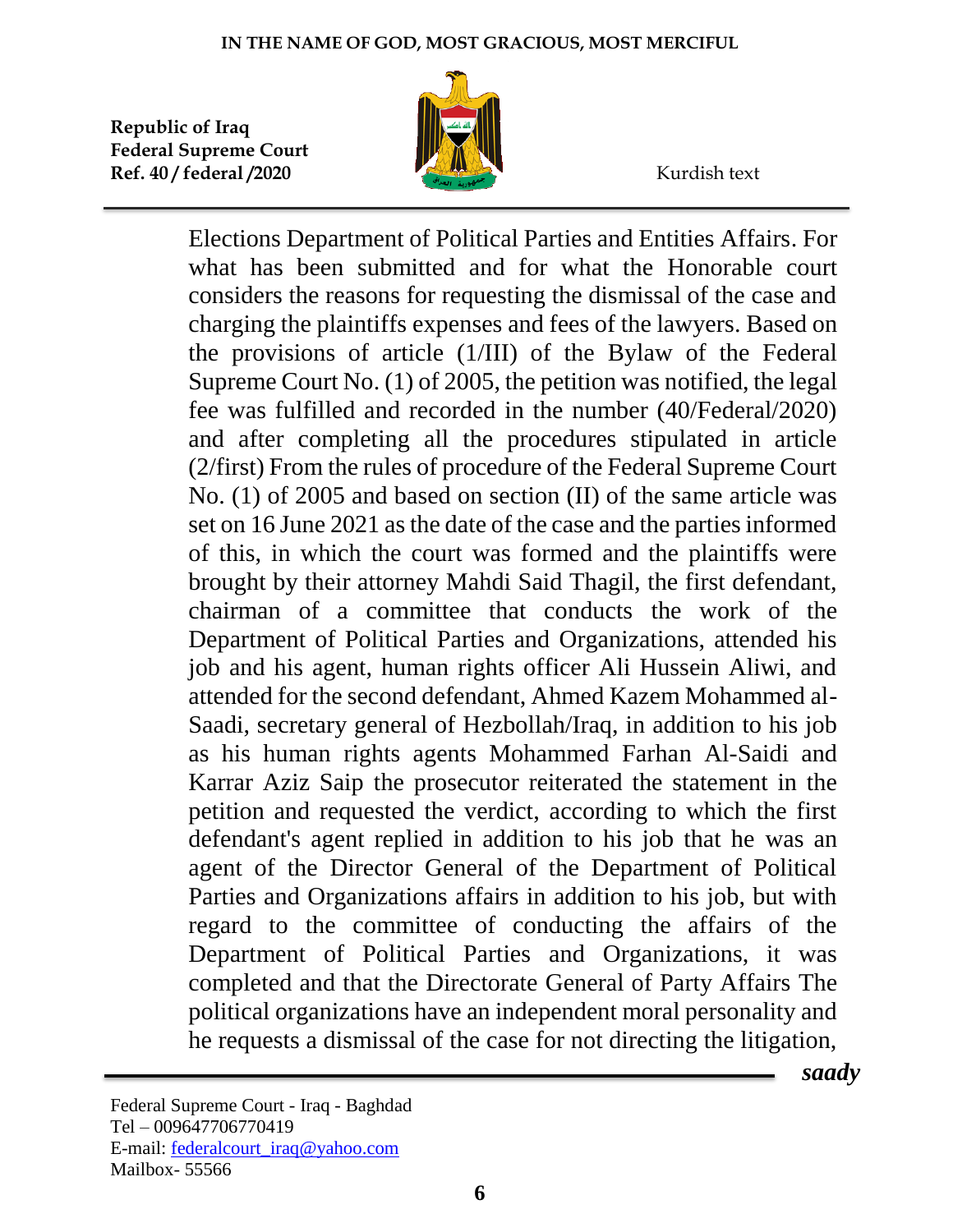

and the second defendant's agent, in addition to his job, answered the request for a dismissal of the case for the reasons contained in the answering regulations dated 17 December 2020 and 19/10/10. 2020 The prosecutor added, repeating his previous regulations, adding that article (1 paragraph B) of the members of the Secretariat referred to in paragraph (4) that the Secretary-General calls for a special session, which is considered by the rules of procedure to be obligatory and cannot be formed because Corona epidemic and the curfew was not possible for his first client Hussein Jabbar to call for the purpose of holding a special session for the purpose of selecting a secretary general after the death of the former secretary general and the powers are transferred to his deputy and the second defendant took advantage of this and called for a special session and held the hearing and nominated himself secretary general and was chosen by a fact  $(half + one)$  where the original invitation to convene and choose the secretary general of the party is the prerogative of his client the first plaintiff as he was the deputy secretary general of the party and replaces him and he filed that appeal with the department Parties affiliated with the Independent High Electoral Commission The decision was token by the commission to reject the application and was complained by them regarding the rejection of the application and they were informed by the commission mentioned that the complaint was rejected and the decision was ratified, and his client submitted a request to the committee of the conduct of the business of the Department of Party Affairs and that it has no authority to decide the decisions of the grievance, the second defendant's agent answered repeated his arguments and requests to dismiss the case, adding that all the plaintiffs are members of Hezbollah Iraq and

 *saady*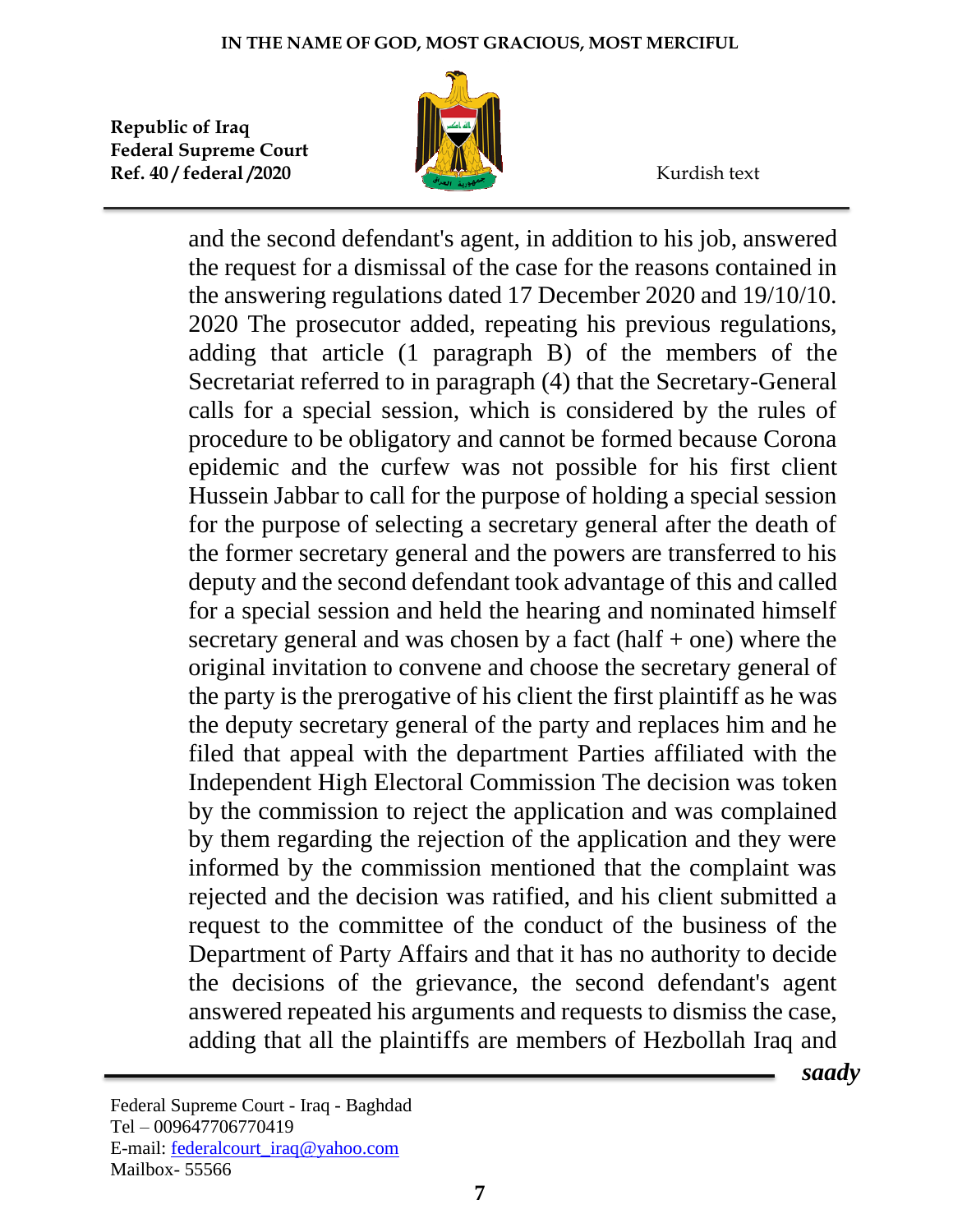

the agents of the parties repeated their requests and previous statements and where there is no remaining What is said I understand the conclusion of the case and the eye of the day 23 June 2021, the date for the verdict, in which the court was formed and issued the following decision publicly:

## **The decision:**

 Upon the scrutiny and deliberation by the Federal Supreme Court and the plaintiffs' lawsuit and the mutual regulations between the agents of the parties and their statements in the hearing, it was found that the plaintiffs are members of Hezbollah/Iraq and after the death of its Secretary-General and the vacancy of the post, the second defendant (Ahmed Kazem Mohammed al-Saadi) called a special session to elect the secretary general of the party, although as the plaintiffs' agents claim it was the prerogative of their client, the first prosecutor (Hussein Jabbar Must) as deputy secretary-general For the party, as a result, the second defendant was chosen as secretary general of the party under the minutes of the meeting numbered 46 on 12 August 2020, which was approved by the first defendant in addition to his job under the letter of his office numbered 625 on 3 September 2020, and because the procedures for electing the Secretary-General were vague and vague and the party's branches and political offices were not notified of the date of the elections so that they could participate in them contrary to the party's rules of procedure, they objected to those procedures before the First Defendant's Chamber in addition to his post, which issued his decision on 20 September 2020 under his book Number Shin. Jim/Kha/688, which included the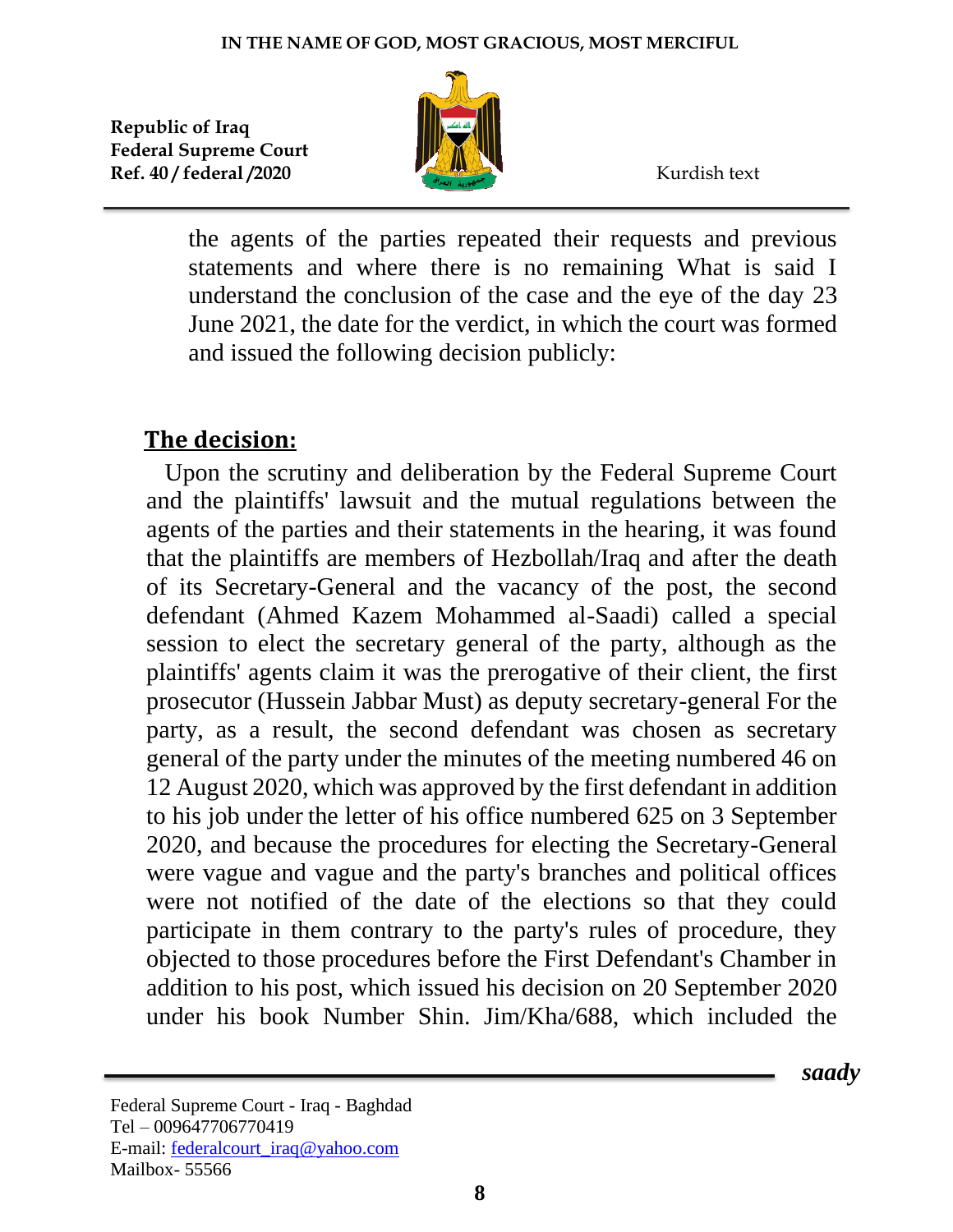

restitution of the complaint, so they requested that the defendants be invited to plead and rule that all proceedings should be annulled. Taken to elect the second defendant as secretary general of the party, and the heroes of the decision of the first defendant in addition to his job to ratify the minutes elections number 625 on September 3, 2020 and the re-election. The Federal Supreme Court considers that although the court's terms of reference have been defined in article (93) of the Constitution of the Republic of Iraq of 2005 and Article (4) of the Federal Supreme Court Act No. (30) of 2005 amended by Law No. (25) For 2021, however, some legislation has provided for other terms of reference other than what was mentioned in the Constitution and its law, including article (56) of the Political Parties Act No. (36) of 2015, which states (may be challenged) Before the Federal Supreme Court in the decisions of the court of the subject concerning the dissolution of the political party or the suspension of its activity within (30) thirty days of the date of informing the political party of the decision or considering it an amount, and deciding on the appeal is urgent) article 14/IV of the same law concerning the appeal against the decision of the Party Chamber to accept or reject the application for the establishment of the party, which subjected it to appeal to the trial court, and the decisions issued by that court are subject to appeal to the Federal Supreme Court in accordance with the provisions of article (15) of the above-mentioned law, and the provisions of article (32/3) of which it (for any interest to file a complaint with the Party Chamber against any party that violated the provisions of this Law) and what is stated in article (section 32/3) of it is that (for any interest to file a complaint with the Party Chamber against any party that violates the provisions of this law) and what is stated in article (section 32/3) Fourthly, the trial court shall decide on the application submitted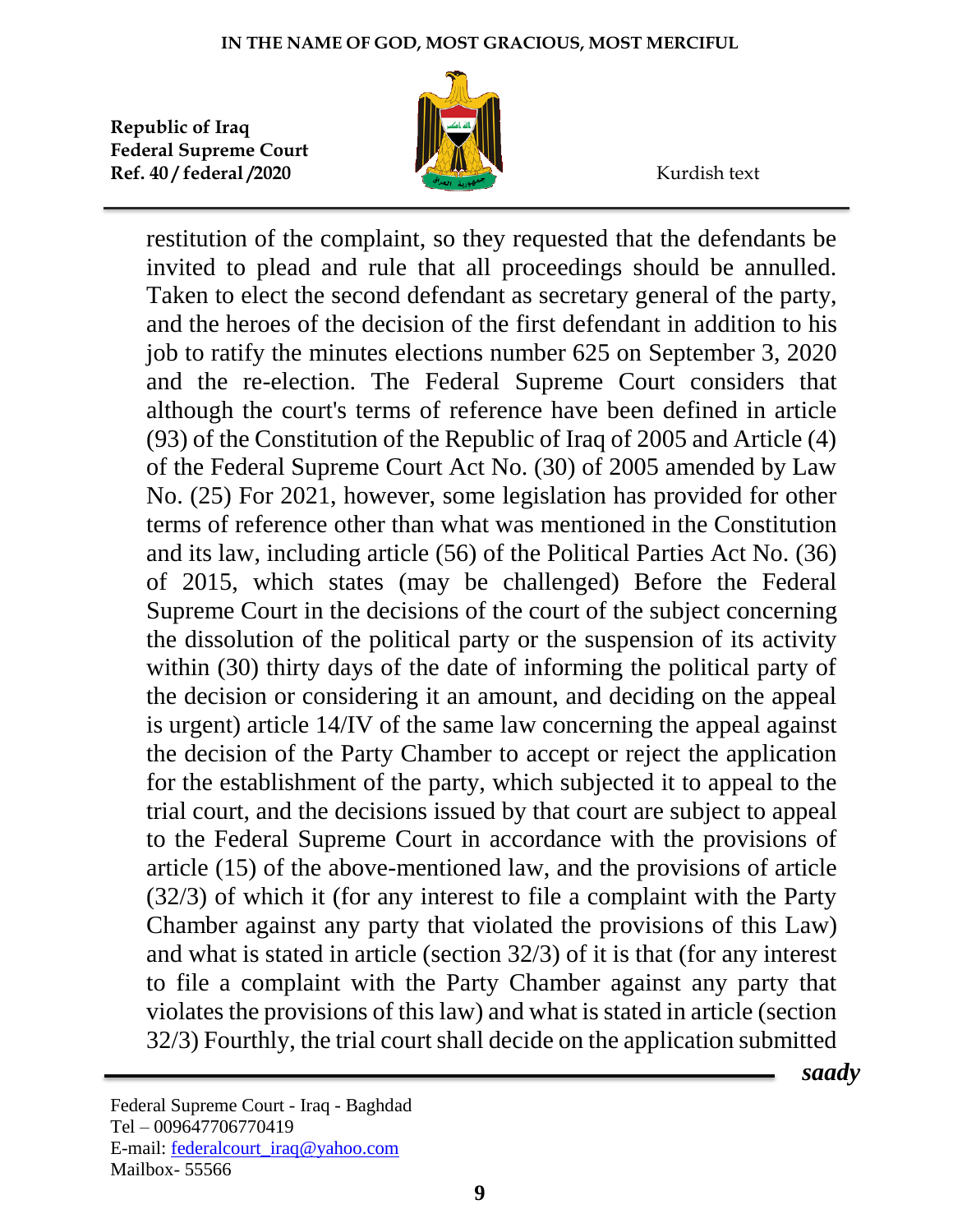

in accordance with the above paragraphs of this article within (30) thirty days of its submission and the decision of the trial court shall be appealable to the Federal Court) This means that in the event of a violation of the provisions of the Party Law by any party, the complaint must be lodged first before the Party Department and the decision of that chamber shall be appealed on the basis of a request to the trial court, which adjudicates the application within (30) thirty days of the date of its submission and that the appeal before the Federal Supreme Court is the decision of the trial court, and therefore may not appeal directly to the Federal Supreme Court the decisions of the Party Department, and is not contained within the jurisdiction of the Federal Supreme Court contained in the Constitution or its law or in the Law of Political Parties, which allows it to appeal directly to any decision or procedure provided for in that law directly, other than challenging the constitutionality of the articles of that law governed by the rules of appeal against unconstitutionality provided for in the Law of the Federal Supreme Court and its rules of procedure, and since the plaintiffs did not follow the path set by the law by submitting the appeal before the trial court within the specified period, in addition to the fact that the contested proceedings were not stipulated in the Law of Political Parties but contained in the party's rules of procedure, therefore, the consideration of the plaintiffs' requests is outside the jurisdiction of this court and their case is due to be answered From this side. For all of the above and by request, the Federal Supreme Court decided to rule on the following: First: Dismiss the plaintiffs' case Hussein Jabbar Musta and Sadoun behind Hassoun and Hassan Hamza Saleh. Second: The plaintiffs charged fees, expenses and fees for the lawyers of the first deputy prosecutor, chairman of the committee running the affairs of the Department of Political Parties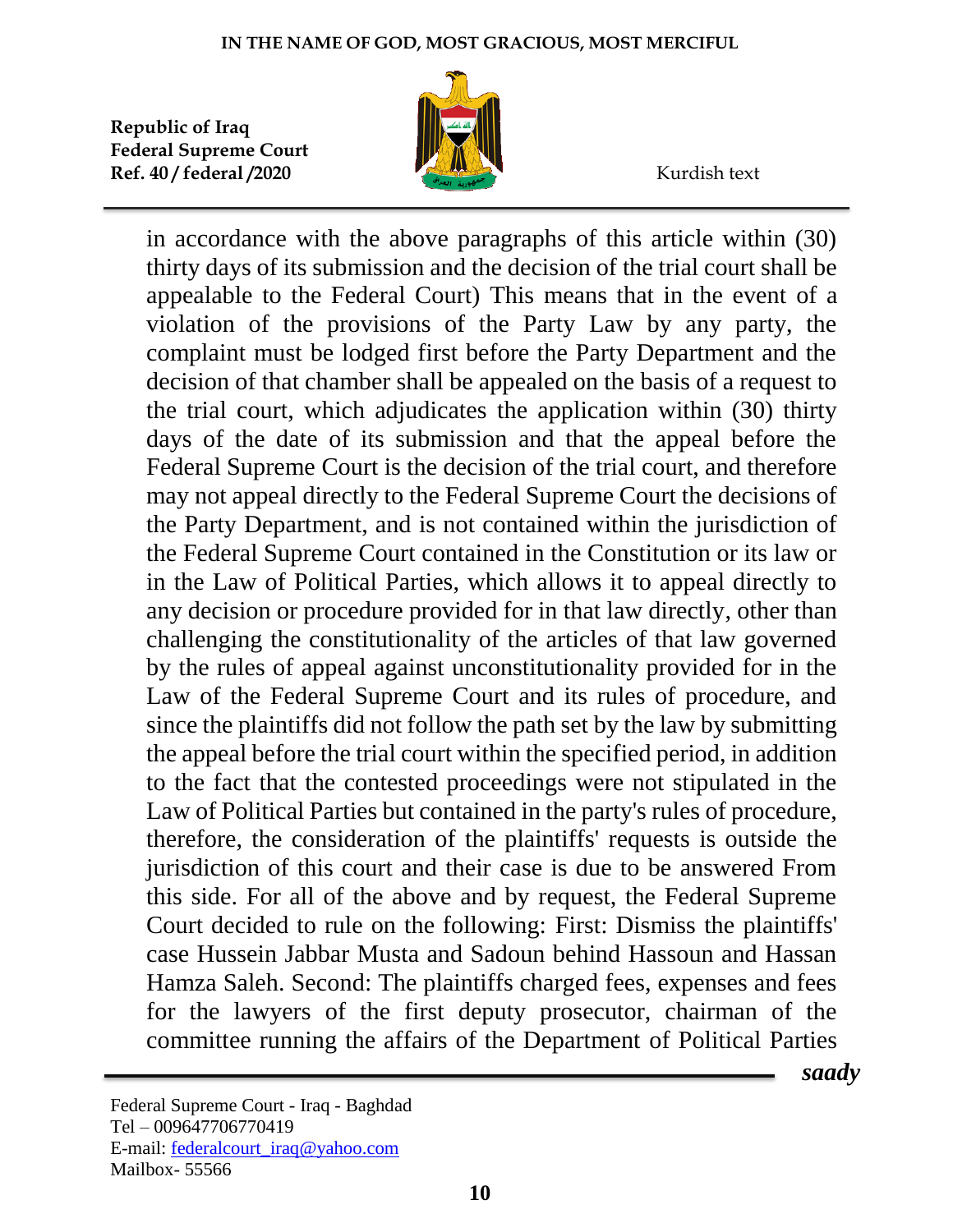

and Organizations, in addition to his job human rights officer Ali Hussein Aliwi, and the second defendant Ahmed Kazem Mohammed al-Saadi, Secretary General of Hizbullah/Iraq, in addition to his job of human rights officers Mohammed Farhan Al-Saidi and Karrar Aziz Saip amounted to (100,000) 100,000 dinars distributed in accordance with the law, and the verdict of the agreement was issued in full and binding on the basis of the provisions of articles (93 and 94) From the Constitution of the Republic of Iraq 2005 and articles (4 and 5) of the Federal Supreme Court Act No. (30) of 2005 amended by Law No. (25) of 2021 and publicly understood on 12/Dhul Quada/1442 Hijri, 23 June 2021 AD.

| Signature of             | Signature of                    | Signature of                 |
|--------------------------|---------------------------------|------------------------------|
| The president            | The member                      | The member                   |
| Jasem Mohammad<br>Abbood | <b>Sameer Abbas</b><br>Mohammed | Haidar Jaber Abed            |
| Signature of             | Signature of                    | Signature of                 |
| The member               | The member                      | The member                   |
| Haider Ali Noory         | Khalaf Ahmad Rajab              | Abdul Rahman<br>Suleiman Ali |

 *saady*